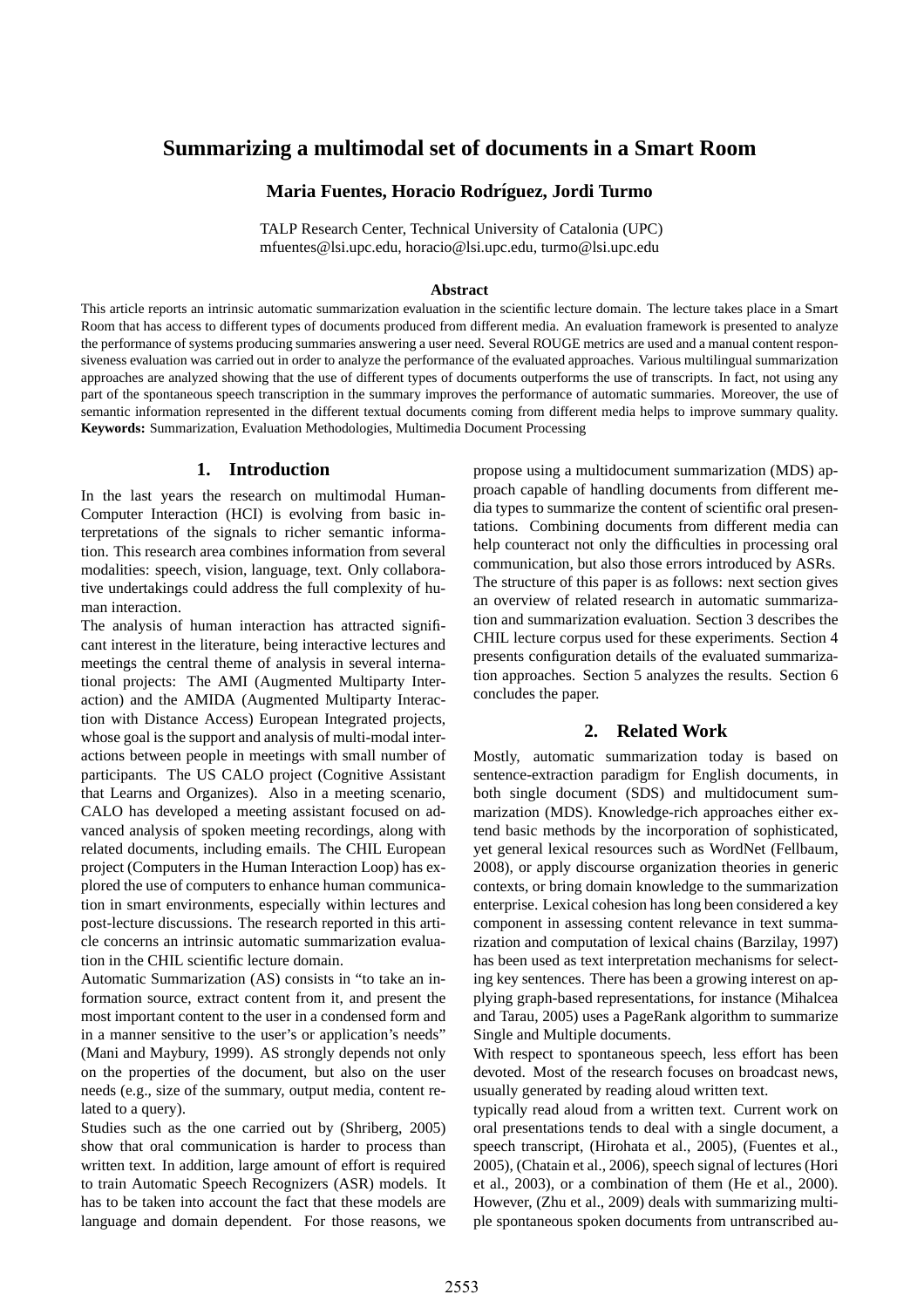dio. For meeting summarization, (Xie et al., 2008) mainly used maximum marginal relevance (MMR). Given a query that encodes user's information needs, MMR iteratively selects the textual units most relevant while trying to avoid redundancy.

The evaluation has also become a critical issue for very complex Natural Language Processing (NLP) applications, such as AS. According to (Sparck-Jones and Galliers, 1996), two major types of NLP evaluation can be differentiated: *intrinsic* and *extrinsic* evaluations. Both can be applied to evaluate systems. The former directly measures the quality of the created summary by evaluating some intrinsic properties, such as coverage, responsiveness or readability. The later indirectly measures summary performance in a task dependant on the quality of the summary. Usually, extrinsic methods are used to compare the accuracy of different systems without assigning absolute scores to them. TIPSTER SUMMAC and the Japanese<sup>1</sup> NTCIR are good examples of AS extrinsic evaluations. In contrast, the ones carried out in DUC and TAC contests are good examples of AS intrinsic evaluations.

Evaluating summaries, either manually or automatically, is a hard task. The main difficulty in evaluation comes from the impossibility of building a fair gold standard against which the results of the system we wish to evaluate can be compared. This difficulty is due to the very low agreement among human evaluators when faced with interpretative decisions. This lack of agreement comes, in turn, from the difficulty of defining the set of measurable properties that contribute to the quality of summaries. Usually, different properties are taken into account and it is a difficult task to select the most appropriate ones and to combine them properly. (Mani, 2001) provides a clear picture of summary evaluation, both by human judges and by automated metrics. DUC conferences adopted the ROUGE package for automatic content-based evaluation (Lin and Hovy, 2003). ROUGE includes a series of recall measures based on ngram co-occurrence statistics between a peer summary and a set of model summaries.

### **3. Evaluation framework**

The approaches studied in this article have to answer a query by summarizing documents of different natures. In this task, we focused on the lecture scenario. The lecture takes place in a Smart Room that has access to different types of documents related to the oral presentation to be summarized. Concretely, a multi-document set may consist of documents produced from different media regarding a specific lecture, such as:

- The scientific paper(s) to which the lecture refers.
- The manual transcript of the audio recording.
- The text of the corresponding presentation slides.
- The author notes, if available.

The Smart Room has access to the digital material used by the speaker. In this scenario, the summaries to be presented to the user would be of different types: fragments of the image/audio file containing the most relevant information, pieces of the digital material used or cited by the speaker, or voice synthesized from the textual summary.

ELDA, in charge of the creation of the CHIL test corpora, selected 10 seminars from the ones recorded at Karlsruhe University, at the ISL. Table 1 presents an example of the ISL topics.

| <b>Seminar ID</b>      | <b>Topic</b>                             |
|------------------------|------------------------------------------|
| 20031111               | Robustness through articulatory features |
| 20041112 <sub>-A</sub> | Speech translation                       |
| 20041123 <sub>-A</sub> | Grapheme based speech recognition        |
| 20041123 <sub>-E</sub> | ISL meeting transcription system         |
| 20050112               | Blind segment of acoustic signal         |

Table 1: Example of ISL seminar topics.

The goal is to analyze the performance of several summarization approaches when dealing with the task of summarizing an oral presentation in order to give answer to a user need expressed as a list of keywords. Given a query or list of relevant terms and a set of documents, the summarizer is required to return a fixed-length extract of relevant segments (100 words) from multiple documents to answer a set of queries (relevant terms).

Different sorts of English documents (4 on average) were collected for each of these technical seminars. For instance, besides the manual transcription of the seminar, additional documents from cited scientific publications, conference papers, and presentation slides related to the seminar, if available. All documents were converted into plain text. For each set of documents, two queries were generated according to the seminar topic and the documents content, see Table 2.

| <b>TOPIC</b>   | Grapheme based speech recognition                                                                                    |
|----------------|----------------------------------------------------------------------------------------------------------------------|
| <b>Query 1</b> | Multilingual grapheme based speech                                                                                   |
| Ouery 2        | $recognition + poly-grapheme clustering$<br>Pronunciation dictionary + CART +<br>classification and regression trees |

Table 2: Example of queries for an ISL seminar topics.

For each of two generated queries of each subset of documents, three human annotators were asked to create extracts with a length of approximately 100 words by concatenating relevant segments from multiple documents to answer the given query. The generated extracts were used as reference summary models for the automatic evaluation. Figure 1 (at left) presents three assessors models produced for the *Speech Translation* topic, with the query: *Statistical Machine Translation + Noisy Channel Paradigm* (top part of the Figure 1).

The manually created summaries were used as models for applying several ROUGE metrics.

In particular:  $ROUGE-n$  computes an n-gram recall between a candidate summary and a set of reference summaries. ROUGE-L computes the longest common subsequence. ROUGE-W introduces a weighting factor of 1.2 to better score contiguous common subsequences. And

<sup>1</sup> http://research.nii.ac.jp/ntcir/index-en.html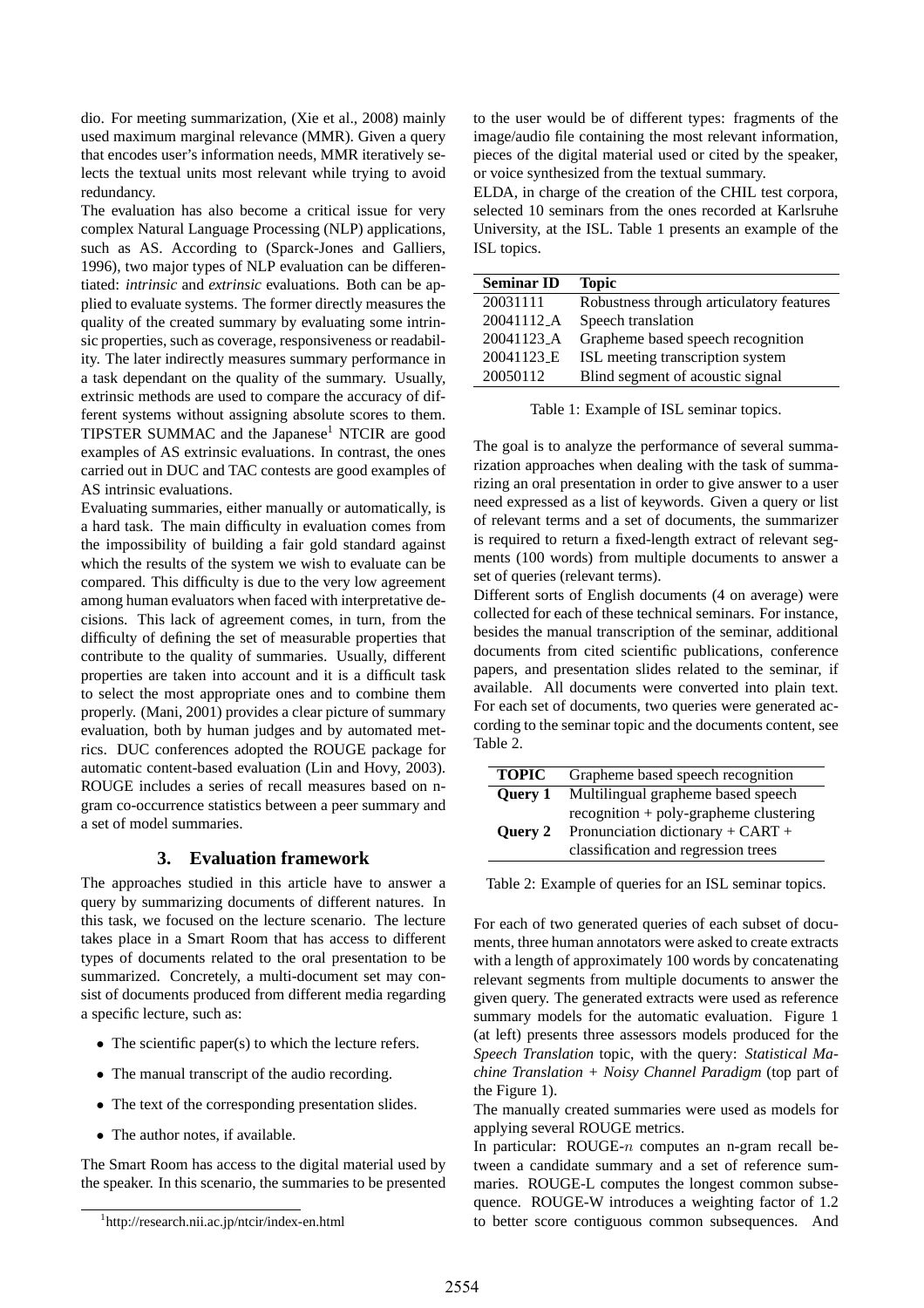

Figure 1: CHIL manual evaluation web interface.

finally, ROUGE-SU $n$  are used to compute Skip Bigram (ROUGE-Sn) with a maximum skip distance of n.

In addition to the automatic evaluation, a manual content responsiveness evaluation was carried out at UPC, along the same lines as in DUC. Concretely, 20 assessors were asked to score each automatic and manual summary in terms of summary responsiveness content. Figure 1 shows the interface used by the UPC assessors in the evaluation process. As in DUC, UPC assessors were asked to assign an integer between 1 (least responsive) and 5 (most responsive) with respect the three reference summaries created at ELDA (at left site in Figure 1). Human evaluators were also asked to score the quality of the human summaries taking into account the other two human models as reference.

# **4. Evaluated approaches**

In the reported experiments we evaluated 5 different summarization approaches, several of them integrated in FEMsum (Fuentes, 2008). FEMsum is a flexible and highly modularized Multitask Summarization architecture, on which parameterizable Summarizers suitable to specific needs can be built. The architecture is divided in four main components: Relevant Information Detector (RID), Content Extractor (CE) and Summary Composer (SC). In addition there is a language dependent Linguistic Processor (LP), and a Query Processor (QP) component. Not all the components are needed in all FEMsum instantiations.

To allow the maximum flexibility, the main restriction of the proposed architecture is the input and the output expected by each component. The LP component enriches

the original text (documents to be summarized or the user information need) with linguistic information. This component consists of a pipeline of language dependent linguistic tools. Different LP instantiations can be used depending on the requirements of the approach, as well as the language, media, genre or domain of the documents to be summarized. If a purely lexical FEMsum approach is instantiated, LP can be reduced to a segmentation task: splitting the input document into textual units, each composed by a sequence of words<sup>2</sup>. However, semantic based approaches can require more sophisticated language dependent tools to enrich the text with syntactic or semantic information.

Textual Unit (TU)s are enriched with lexical (*sent*) and syntactic (*sint*) language dependent representations. For each TU, its syntactic constituent structure (including head specification) and the syntactic relations between its constituents (subject, direct and indirect object, modifiers) are obtained (see an example in Figure 2). From *sent* and *sint*, a semantic representation of the TU is produced, the environment (*env*).

*Env* is a semantic-network-like representation of the semantic concepts (nodes) and the semantic relations (edges) holding between the different tokens in *sent*. Concepts and relation types belong to an ontology of about 100 semantic classes (as person, city, action, magnitude, etc.), and 25

 $2$ It is possible that the segmentation process only requires a simple word stemming or introduces some complexity detecting MWs, terms, NEs. However, straightforward methods, usually language independent, can be applied with a rather small decrease in accuracy.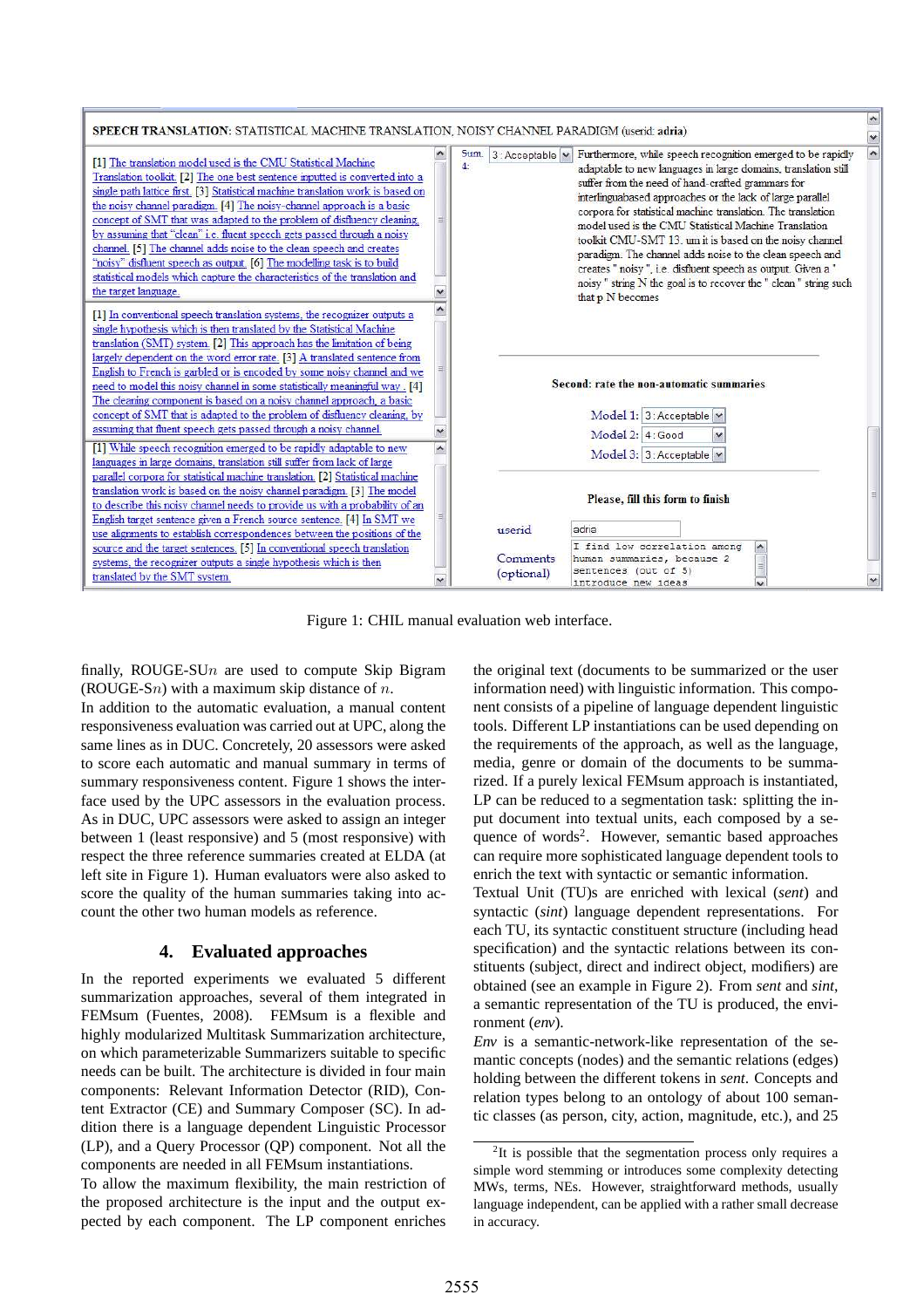

Figure 2: Example of preprocessed sentence

relations between them (mostly binary, as time\_of\_event, actor of action, location of event, etc.). Both classes and relations are related by taxonomic links allowing for inheritance.

The input to the RID module is the document or set of documents to be summarized. This documents can be previously enriched with some linguistic information. The original user need linguistically processed is the input of the QP component. The output of this component, expressing the user need, can be taken into account by RID to score the set of relevant TUs (segments, phrases or sentences). The output of RID is a set of TU identifiers ranked by relevance. The linguistic information and the relevance score of the TUs is the input to the CE and the SC components.

The main function of the CE component is to extract and score by relevance summary candidate TUs. This is not always instantiated, but when it is, this component allows to apply different heuristics taking into account some input aspects, such as the genre of the document (journalistic vs. scientific); some purpose aspects, such as the type of audience of the produced summaries (background vs. justthe-news); or some output aspects, such as the content of the summary (text-driven vs. query-driven).

The final text summary is the output of the SC. This component carries out the post-processing of the summary content. This post-processing takes into account the size or the format of the summary. In this component the summary TUs can be simplified, paraphrased, reordered, or removed. The following sections give a brief description of the five summarization approaches manually and automatically evaluated in the CHIL project is presented.

#### **4.1. SEM**

The RID component provides a ranked set of relevant TUs by using JIRS (Gómez et al., 2005), a Passage Retrieval (PR) software. Due to the fact that textual transcriptions from spontaneous speech are often ill-formed and they not always follow the written syntactic rules, transcription TUs have not been included in the input of the Content Extractor component. In this case, a twofold CE component scores the candidate sentences and selects the most appropriate one to be included in the summary. A similarity matrix

among candidates is computed. For that purpose, the semantic representation of each candidate TU is transformed into labeled directed graph representation, where nodes are assigned to positions in the sentence and labeled with the corresponding token, and edges are assigned to predicates (a dummy node, 0, is used for representing unary predicates). Only unary and binary predicates are used. This approach on facing the summary extraction subtask follows the (Mihalcea and Tarau, 2005) line. However, instead of using only lexical measures, *SEM* (Fuentes et al., 2006) we proposed to add semantic measures to establish sentence scores.

Input: Sim be the similarity matrix, Candidates a list of candidate TUs, Output: Summary an ordered list of TUs to be included.

- 1. Set Candidates to the list provided by the RID component.
- 2. Set Summary to the empty list.
- 3. Set  $Sim$  to the matrix containing the similarity values between members from Candidates.
- 4. Compute for each candidate in Candidates a score that takes into account the initial relevance score and the values in Sim. The score used is based on PageRank, as used by (Mihalcea and Tarau, 2005), but without making the distinction between input and output links.
- 5. Sort Candidates by this score.
- 6. Append the highest scoring candidate (the head of the list) to the Summary and remove it from Candidates.
- 7. In order to prevent content redundancy, the  $S\%$  most similar TUs to the selected one (using  $Sim$ ) are removed as well from  $C and *idades*$  and the  $R\%$  least scored are also removed from *Candidates* to reduce the search space  $(S: 1,5\%, R: 1,0\%).$
- 8. If Candidates is not empty go to 4, otherwise exit.

Figure 3: Candidates Selector procedure.

Three criteria have been taken into account to do the candidate selection: Relevance (regarding the query), Density and cohesion, and Antiredundancy. The Candidate Selector procedure is described in Figure 3.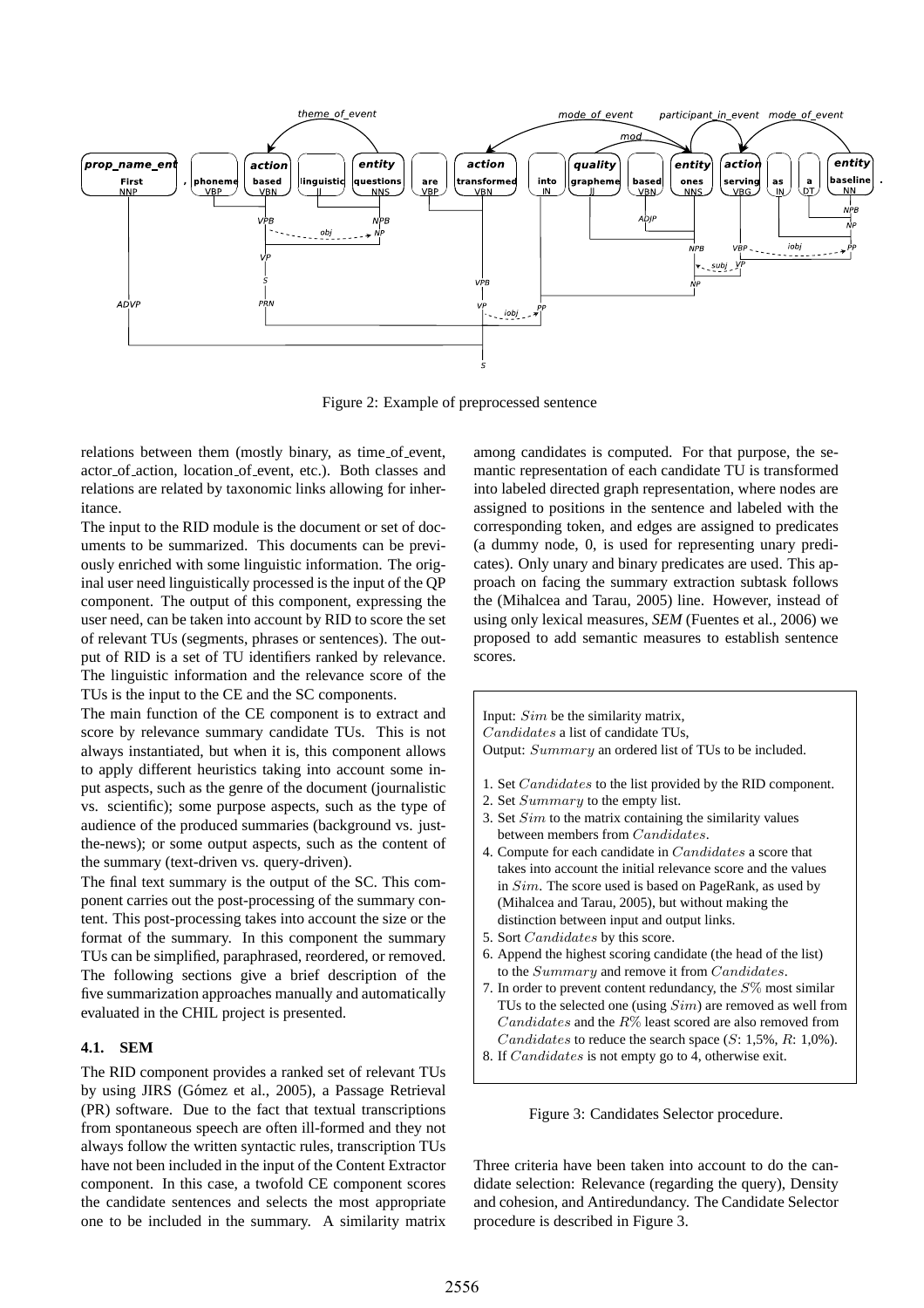|            | <b>SDS</b> | <b>LEX</b> | LEXnoT | $+WWW$ | <b>SEM</b> |
|------------|------------|------------|--------|--------|------------|
| ROUGE-1    | 0.293      | 0.309      | 0.312  | 0.333  | 0.323      |
| ROUGE-2    | 0.060      | 0.092      | 0.102  | 0.089  | 0.073      |
| ROUGE-3    | 0.029      | 0.056      | 0.064  | 0.052  | 0.032      |
| ROUGE-4    | 0.019      | 0.043      | 0.050  | 0.043  | 0.021      |
| ROUGE-L    | 0.256      | 0.272      | 0.279  | 0.289  | 0.280      |
| ROUGE-W1.2 | 0.089      | 0.098      | 0.100  | 0.104  | 0.098      |
| ROUGE-S1   | 0.057      | 0.088      | 0.097  | 0.087  | 0.067      |
| ROUGE-S4   | 0.064      | 0.089      | 0.095  | 0.094  | 0.073      |
| ROUGE-S9   | 0.069      | 0.095      | 0.102  | 0.103  | 0.083      |
| ROUGE-SU1  | 0.136      | 0.162      | 0.169  | 0.168  | 0.152      |
| ROUGE-SU4  | 0.102      | 0.126      | 0.132  | 0.134  | 0.115      |
| ROUGE-SU9  | 0.090      | 0.116      | 0.122  | 0.124  | 0.105      |

Table 3: ROUGE measures when considered 3 manual summaries as references.

| <b>A F</b> 4<br>Мl | M <sub>2</sub> | - -<br>м<br>w.<br>_____ | ്ധ         | $- - -$<br>н | -<br>10             | <b>********</b> | : HN |
|--------------------|----------------|-------------------------|------------|--------------|---------------------|-----------------|------|
| 2.00<br>3.02z      | 400            | $\sim$ $-$<br>، ب       | $-$<br>250 | $- - -$      | $\mathbf{A}$<br>.v. | .800            | .800 |

Table 4: Responsiveness considering 3 human models when evaluating automatic summaries and 2 when evaluating human summaries.

### **4.2. LEXnoT and LEX**

As in *SEM* a JIRS PR software is used to instantiate the RID component. Because of having a small number of documents to be summarized, all the TUs selected as relevant by the RID component are considered as a input of a simple SC component. The input of the SC are the TUs detected as relevant (this number ranges from 67 to 257 TUs - 186,75 in average). Following the JIRS ranking order, TUs are iteratively added to the final summary until reaching the desired summary length.

The main difference between *LEXnoT* and *LEX* is the input type of documents to be summarized. In *LEXnoT*, as in *SEM*, transcription have not been taken into account.

#### **4.3. SDS**

As we assume that adding textual information helps when summarizing spontaneous speech, we consider as a baseline a *SDS* based on lexical chains (Fuentes et al., 2005). This approach extracts segments of about 30 words only from the transcriptions and has been adapted to be querydriven by increasing the weight of the lexical chain members that appear in the query. WordNet is used to identify synonymy relations between words. Once chains are identified, the measure of chain strength can be classified into *Strong*, *Medium* and *Light*, depending on their score:

$$
\tau = \mu_s + 2 \cdot \sigma_s
$$
  
\n
$$
Strong = \{c \mid score_c \ge \tau\}
$$
  
\n
$$
Median = \{c \mid \tau > score_c \ge \tau/2\}
$$
  
\n
$$
Light = \{c \mid \tau/2 > score_c\}
$$

where  $\mu_s$  and  $\sigma_s$  are the average of the scores of all the chains and the corresponding standard deviation. In contrast to other approaches where lexical chains are used, if necessary, we consider *Medium* and *Light* chains in addition to the typical strong ones. That is specially useful when dealing with spontaneous speech, due to the fact that *Strong* chains tend to provide a misrepresentation of the information in a text, because the distribution of the frequency of

words is rather skewed, that is due to the fact that in oral presentation important concepts are numerously repeated. For that reason only few strong chains are found. Taking into account the lexical chains found, a windows of  $n$  contiguous words (chunks) are extracted to form a summary of the targeted size. Chunks are included in the summary using a priority ranking function that tries to capture both relevance and well-formedness.

### **4.4. +www**

In the CHIL corpus, the number of documents to be summarized is smaller than in the DUC one. However, since a lot of scientific information is available online, we decided to evaluate the UAM-Titech06 system (Alfonseca et al., 2006). This system identifies and uses background information related to the query from the World Wide Web to produce the summaries.

### **5. Analysis of the results**

Table 3 shows the ROUGE metric results when comparing 20 extract-based summaries of a set of documents related to scientific presentations, against three human-created summaries. Best ROUGE values are shown in bold. All the evaluated approaches perform better than the baseline, SDS. Looking at the ROUGE measures, it is difficult to determine whether LEXnoT is better or not than +www.

Looking at the content responsiveness results, in Table 4, we see that LEXnoT obtains the best mean score (2.025), while +www and SEM obtain the same score (1.800). The lower score obtained by a MDS approach is the one obtained by LEX (1.775). That means that better mean performance is obtained when not using the transcription as part of the final summary.

Table 5 shows the percentage of summaries classified by score. On the one hand, although SEM and +www achieve the same mean (1.8 in Table 4), Table 5 shows that the percentage of summaries considered as 'Acceptable' or 'Good' is higher in SEM  $(20\% + 5\%)$  than in +www  $(15\%$